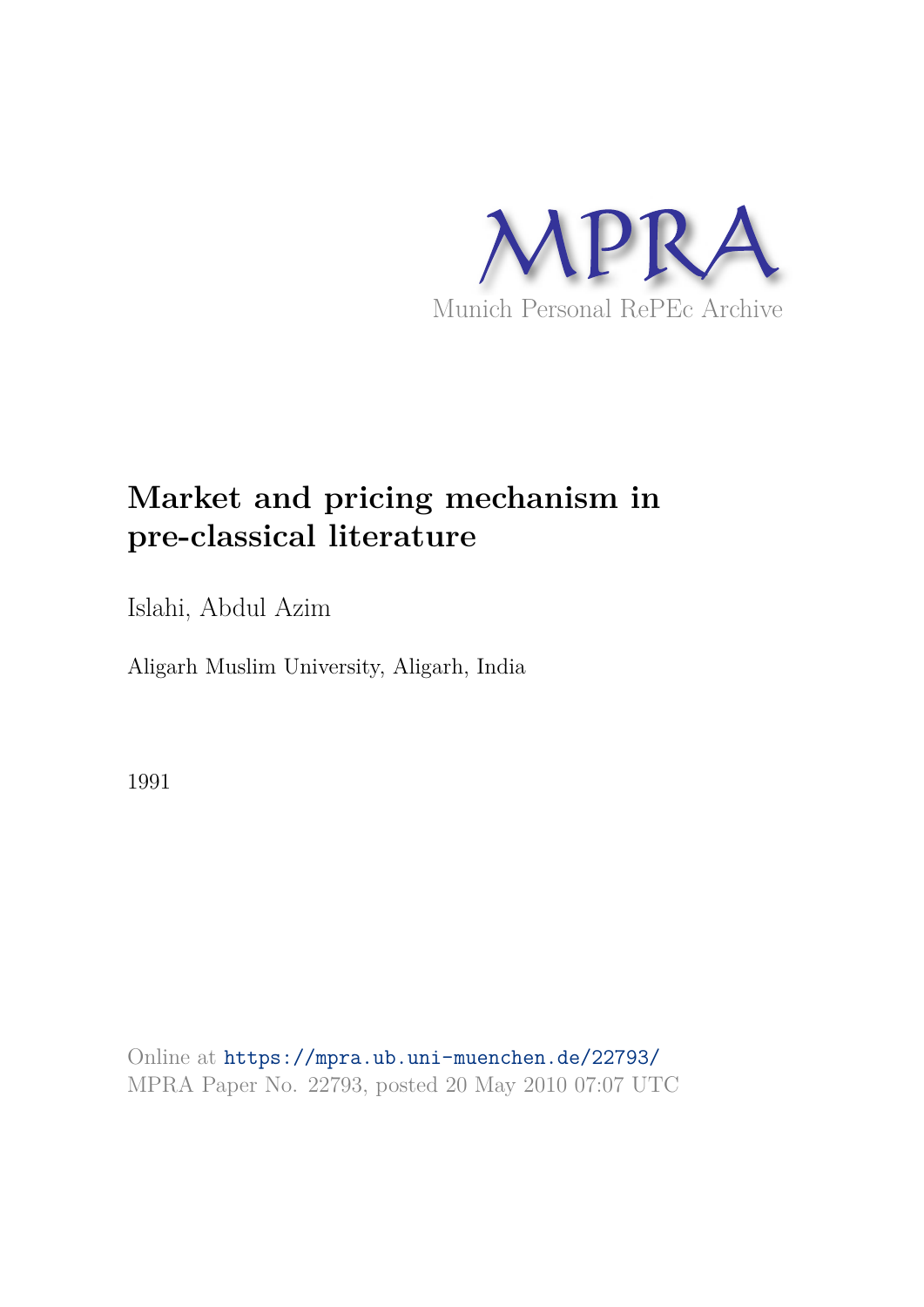#### **Market and Pricing Mechanism in Pre-classical Literature[1]**

## **Dr. Abdul Azim Islahi**

#### Abstract

 Western literature on the history of economic thought seldom pays attention to the contribution of scholars from the other regions on different economic issues, as if they have nothing to offer on the subject. The same happened when Schumpeter remarked "as regards the theory of the mechanism of pricing, there is very little to report before the middle of the eighteenth century". The fact is that considerable ideas on market and pricing mechanism existed long before this period. The paper analyzes the concept of market and pricing mechanism in pre-classical period as developed by the scholars of the West Asian region. In this connection the following thinkers have been chosen to discuss their ideas: Abu Yusuf (731-798 AD), Abu Hamid al-Ghazali (l058-1111 AD), Ibn Taimiyah (1263-1328 AD), and Ibn Khaldun (1332-1404 AD). It also compares their ideas with those of Western writers of that period. Views of the writers cited in this paper show that they had a clear notion of the working of the market. They were trying to grapple with other related issues also. This warrants reconsideration of Schumpeter's statement about the mechanism of pricing before the middle of the eighteenth century. Especially, the contribution of the East, Middle East, Far East and other regions to economic thought has to be rehabilitated in the science of economics for the sake of doctrinal continuity as well as objectivity.

#### **Introduction.**

The main objective of this paper is to study and analyze the concept of market and pricing mechanism in pre-classical period as developed by the scholars of the West Asian region. In spite of adjoining the West, their ideas at large remained unexplored. An attempt will be made to compare their ideas with those of Western writers of that period.

The reason to confine the study to the pre-classical period or before the middle of the eighteenth century is a statement by Joseph Schumpeter in his *magnum opus*. The *History of Economic Analysis* which the present writer could not verify due to contrary evidences to which he came across during his research work. According to Schumpeter, "as regards the theory of the mechanism of pricing, there is very little to report before the middle of the eighteenth century".<sup>1</sup> This writer has an inclination that the scholars who were born in this region which led the world during and before the Middle Ages in science and civilization, philosophy and business, trade and industry, etc. and who transmitted Greek philosophy and ideas along with their own additions and traditions to the West, $<sup>2</sup>$  must have discussed and analyzed economic problems and issues faced by them, such as</sup> production, distribution, market formation, price determination, etc. Unfortunately, their ideas, at large remained unexplored. Due to enormous material on the subject we will be selective in our presentation and choose the following thinkers to discuss their ideas:

- 1. Abu Yusuf (731-798AD)
- 2. Abu Hamid al-Ghazali (l058-1111 AD)
- 3. Ibn Taimiyah (1263-1328 AD)
- 4. Ibn Khaldun (1332-1404 AD)

Relying primarily on the original Arabic language sources, I hope to come up in this paper with certain findings which will be a modest contribution to the history of economic thought.

## **Concept of Pricing as Early as the eighth Century AD**

Scholars writing prior to the medieval European scholastics, offered rather detailed and sophisticated discourse on market and pricing mechanism. The earliest record that I have been able to discover, of increase and decrease of production with respect to price changes, is in Abu Yusuf  $(731-798$  AD).<sup>3</sup> But instead of attempting any theoretical account of demand and supply and their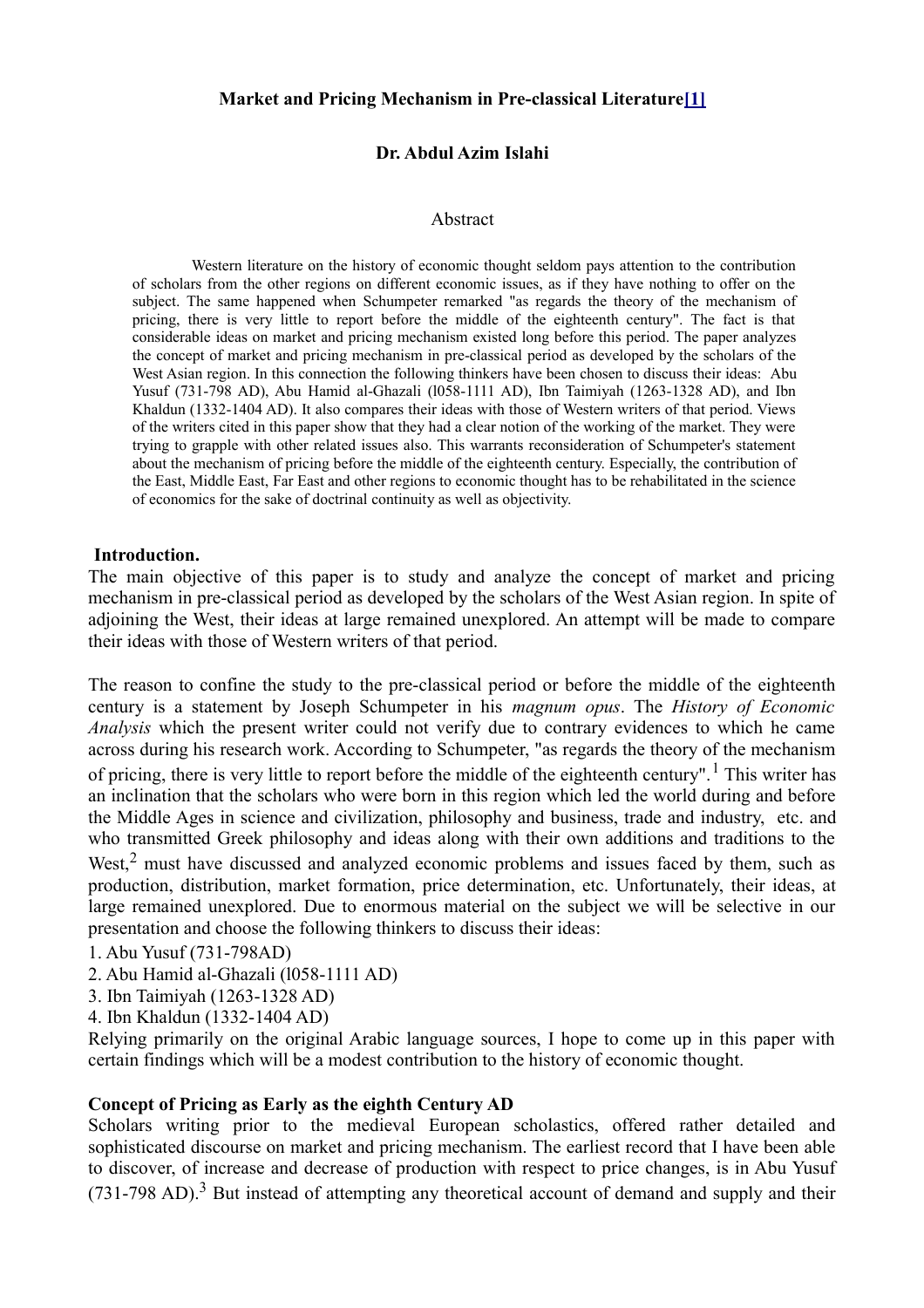effect on prices, Abu Yusuf states: "There is no definite limit of cheapness and expensiveness that can be ascertained. It is a matter decided from heaven: the principle is unknown. Cheapness is not due to abundance of food, nor expensiveness due to scarcity. They are subject to the command and decision of God. Sometimes food is plentiful but still very dear and sometimes it is too little but it is cheap." 4 In the above Abu Yusuf seems to be denying the common impression *of* a negative relationship between supply and price. It is in fact true that price does not depend on supply alone equally important is the force of demand. Therefore, increasing or decreasing price is not necessarily related to decrease or increase in production. Insisting upon this point, Abu Yusuf says that there are some other reasons also but these he fails to mention for the sake of brevity.  $\frac{5}{1}$  It remains to be explored whether Abu Yusuf or any of his contemporaries touched on these points.

## **The Process of Market Evolution as Seen by al-Ghazali<sup>6</sup>**

Abu Hamid al-Ghazali (l058-1111 AD) provides a surprisingly detailed discussion of the role and significance of voluntary trading activities and the emergence of markets based on demand and supply forces in determining prices and profits. For a1-Ghazali, markets evolve as part of the "natural order" of things, an expression of the self-motivated desire to satisfy mutual economic needs. The depth and breadth of his insights becomes evident from the following:

"Perhaps farmers live where farming tools are not available. Blacksmiths and carpenters live where farming is lacking. So the farmer needs blacksmiths and carpenters, and they in turn need farmers. Naturally, each will want to satisfy his needs by giving up in exchange a portion of what he possesses. But it is also possible that when the carpenter wants food in exchange for tools, the farmer does not need the tools. Or when the farmers need tools, the carpenter does not need food. So such situations create problems. Therefore, pressures emerge leading to the creation of trading places where various tools can be kept for exchange and also warehouses where farmers' produce can be stored. Then customers come to obtain these goods and markets are established. Farmers bring produce to the markets and if they cannot readily sell or exchange what they possess, they sell them at a lower rate to the traders who in turn store the produce and sell to the buyers at a profit. That is true for all kinds of goods."<sup>7</sup>

He is also explicit on regional trade:

"Then, such practices extend to various cities and countries. People travel to different places to obtain goods and food and transport them. People's economic affairs become organized into cities which may not have all the tools needed and into villages which may not have all the foodstuffs needed. People's needs and interests necessitate transportation. 'Then a class of traders who carry goods from one place to another emerges. The motive behind all these activities is the accumulation of profits, undoubred1y. These traders exhaust themselves by travelling to satisfy others' needs and to make profits and then these profits too are eaten by others."<sup>8</sup>

Al-Ghazali, thus, clearly suggests the 'mutuality' of economic exchange, which necessitates specialization and division of labour with respect to regions and resources. Further he recognizes that trading activities add value to the goods by making them available at a useful place and time. Motivated by participants' self interest, exchange leads to the creation of profit-motivated middlemen, or traders. Though accumulation of wealth in this manner was not viewed as among the noblest activities in the prevailing environment, he recognizes it as essential to the proper functioning of a progressive economy. Moreover, while discussing the trading activities, he also mentions the need for safe and secure trading routes and remarks that the state should provide protection so that market can expand and the economy can grow. He shows a sound understanding of the interactions of demand and supply, as well as the role of profits as part of a divinely ordained scheme of things. He even provides a well-defined ethical code for the business community.<sup>9</sup>

*Demand. Supply, Prices and Profits***.** Though al-Ghazali does not discuss demand and supply in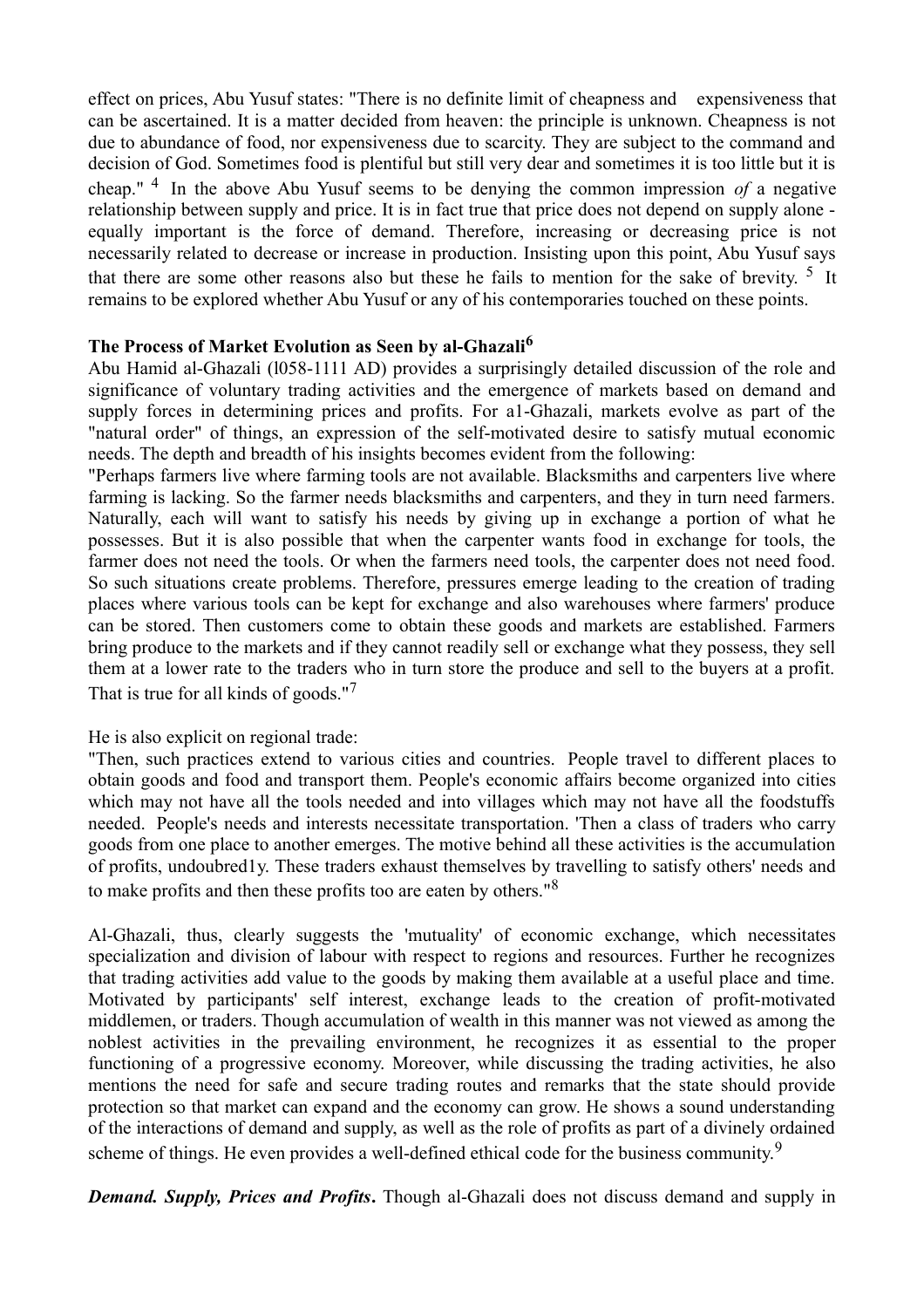modem terms, numerous passages from his works demonstrate considerable depth in this respect. He is referring to an upward-sloping supply curve when he says that "if the farmer does not get a buyer for his produce, then he sells at a very low price".<sup>10</sup> His awareness of market forces is evident when concerning high food prices he suggests that the price should be induced down by reducing demand  $11$  implying a leftward shift in the demand curve. He also seems to have some insights into the concept of price elasticity of demand as he remarks: "a cut in profit margin by price reduction will cause an increase in sales and thus in profits".<sup>12</sup> He likewise recognizes "priceinelastic" demand, for he says that since food is a necessity, trading in food should be minimally motivated by profits, as exploitation through excessive prices and profits could occur, and that since profits represent an 'extra', they should be, in general, sought from non-necessities.<sup>13</sup> Like other scholars of his era, al-Ghazali discusses price and profits more or less together, without clear reference to costs and revenues. While expressing some disdain, though not condemnation for profit seeking, he recognizes the motivations for, as well as sources of, profits. Profits are viewed as the return on risk and uncertainty, as *"they* {traders *and businessmen}* bear *a lot of trouble in seeking profits and take risks and endanger lives* in *voyages.*<sup>14</sup> *As* indicated above, al-Ghazali is critical of "excessive profits". He insists that sellers should be guided by 'profits' of the 'ultimate' market, i. e. the Hereafter. $15$ 

# **Market Mechanism as Conceived by Ibn Taimiyah**<sup>16</sup>

Ibn Taimiyah had a clear notion of the voluntary exchange. free-market economies, and how prices tended to be determined through the forces of demand and supply. He says: "Rise and fall in prices is not always due to injustice of some people. Sometimes its reason is deficiency in production or decline in import of the goods in demand. Thus, if the desires for the goods increase while its availability decreases, its price rises. On the other hand if availability of the goods increases and the desires for it decrease, the price declines. This scarcity and abundance may not be caused by the action of any people; it may be due to a cause not involving injustice, or sometimes it may involve injustice*.*" 17

This statement partly reflects a commonly held view at the time, that is, rising price is the result of injustice, or transgression, on the part of sellers or possibly the result of manipulation of the market. However, Ibn Taimiyah argues that there could be other factors. He states that rising or falling prices could be due to market pressures. Then he discusses some of the factors that influence demand and supply, and his insights, while not quite as elegant as one finds in contemporary texts, nevertheless, are remarkably profound for the era he represented. He mentions two sources of supply: domestic production and imports of the goods demanded. A change in supply is described as an increase or decrease in the availability (supply) of the goods. He describes demand for good in terms of 'desires for the good', suggesting 'taste' in contemporary terms, a key determinant of demand (another being 'income' which he did not mention explicitly).

The above quotation from Ibn Taimiyah clearly suggests what we now call 'shift' in demand and supply schedules. Thus, at a given price, demand increases and supply decreases, leading to a price rise. Or, conversely, at a given price, supply increases and demand decreases, leading to a price decline. Similarly, depending upon the extent of change in supply and/ or demand, the change in price may be large, small, or zero. Various such possibilities seem to be implied in the above quotation. Elsewhere, he is more explicit: "If people are selling their goods according to commonly accepted manner without any injustice on their part and the price rises due to decrease of the commodity or due to increase in population, then this is due to God's doing."<sup>18</sup>

Here, Ibn Taimiyah suggests that the reason for price increase may be either a decrease in supply or an increase in population (number of buyers) - that is. an increase in market demand. Thus, a price increase due to reduced supply (leftward shift) or increase in demand (rightward shift) is described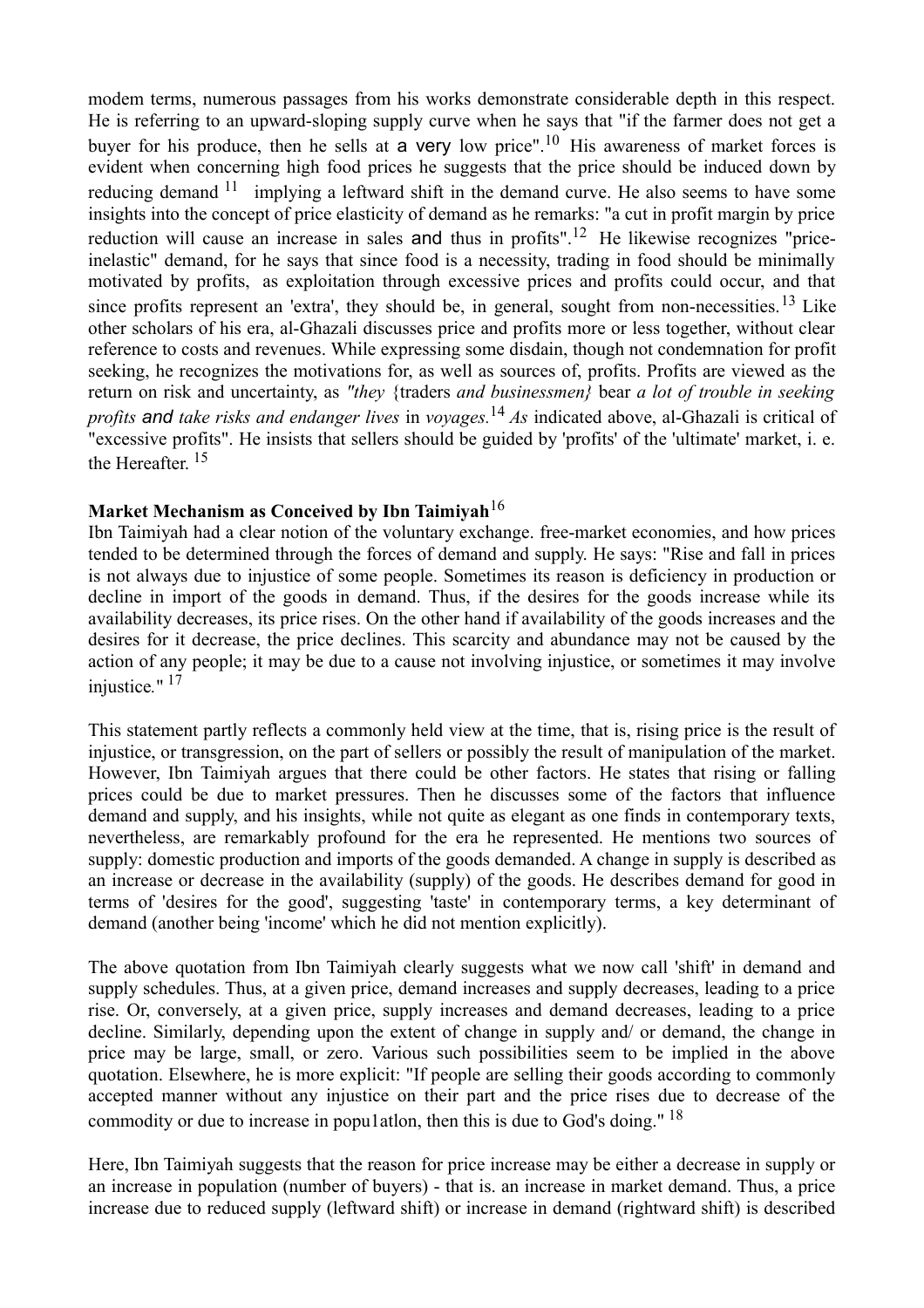as an 'act of Allah' – obviously, referring to the impersonal nature of the markets.

From the foregoing it is also obvious that Ibn Taimiyah distinguishes between two factors that may cause shifts in demand-supply schedules and thus affect the market price: automatic market pressures and sellers' transgression (i.e., due to hoarding). It might be noted also that while Ibn Taimiyah traces the effects of changes in demand and supply on market prices, he does not seem to identify the effect of higher or lower prices on quantity demanded or supplied (i.e., movements along the respective schedules). However, in his work *al-Hisbah,* he refers to an earlier jurist, saying that administrative setting of too low a price that leaves no profit results in a corruption of prices, hiding of goods (by sellers) and destruction of people's wealth.<sup>19</sup>

Thus, he seems to be aware of a direct relationship between price and quantity supplied. Further, he is also pointing to the disincentive effects from 'administratively fixed' price which is too low' (obviously relative to some 'normal' price), and which could reduce profits and encourage hoarding.

*Other Factors Affecting Market Demand and Supply.* Elsewhere, Ibn Taimiyah identifies some other determinants of demand (and supply) which can affect the market price - such as i) intensity and magnitude of demand, ii) relative scarcity or abundance of a good, iii) credit conditions, and iv) discount for cash payments. The following brief quotations are illustrative:

"People's desire is of different kinds and varies frequently. It varies according to the abundance or scarcity of the good demanded. A good is much more strongly desired, when it is scarce than when it is available in abundance. It varies also depending on the number of demanders. If number of persons demanding a commodity is large, its price goes up as against when their number is small.

"It is also affected by the strength and weakness of the need for the good and by the extent of the need, how great or small is the need for it. If the need is great and strong, the price will increase to an extent greater than if the need is small and weak.

"The price also varies according to the customer with whom exchange is taking place. If he is welloff and trustworthy in paying debts, a small price from him is acceptable to the seller which (price) would not be acceptable from one who is known for his insolvency, delay in payment or refusal of payment due."

In talking about the desirability of contracts, he says: "This is because the purpose of contracts is (reciprocal) possession by the two parties (to the contract). If the payer is capable of payment and is expected, to fulfill his promise, the objective of the contract is realized, with him in contrast to the case if he is not fully capable or faithful regarding his promise. The degrees of capability and faithfulness differ. This applies to the seller and the buyer. ... The price of what is available is lower than the price of what is not (physically) available. The same applies to the buyer who is sometimes able to pay at once as he has money, but sometimes he does not have (cash) and wants to borrow (in others to pay) or sell the commodity (to make payment). The price is lower in the former case.  $20$ 

An increase in the number of buyers causing an increase in price (other things being constant) is indeed well-recognized. However, the size of need as distinct from its intensity (both may be viewed as suggesting 'taste) refers to the commodity's place in the basket of goods desired by the buyer. If this interpretation is correct, Ibn Taimiyah has associated high price with intensity of need as well as the good's relative importance in the totality of a buyer's requirement.

Further, Ibn Taimiyah suggests the relevance of credit to sales. The above quotation implies that if credit transactions are common, the sellers must face uncertainties as to future payments (say, between a more versus less credit-worthy customer) when quoting prices. Further, he is also aware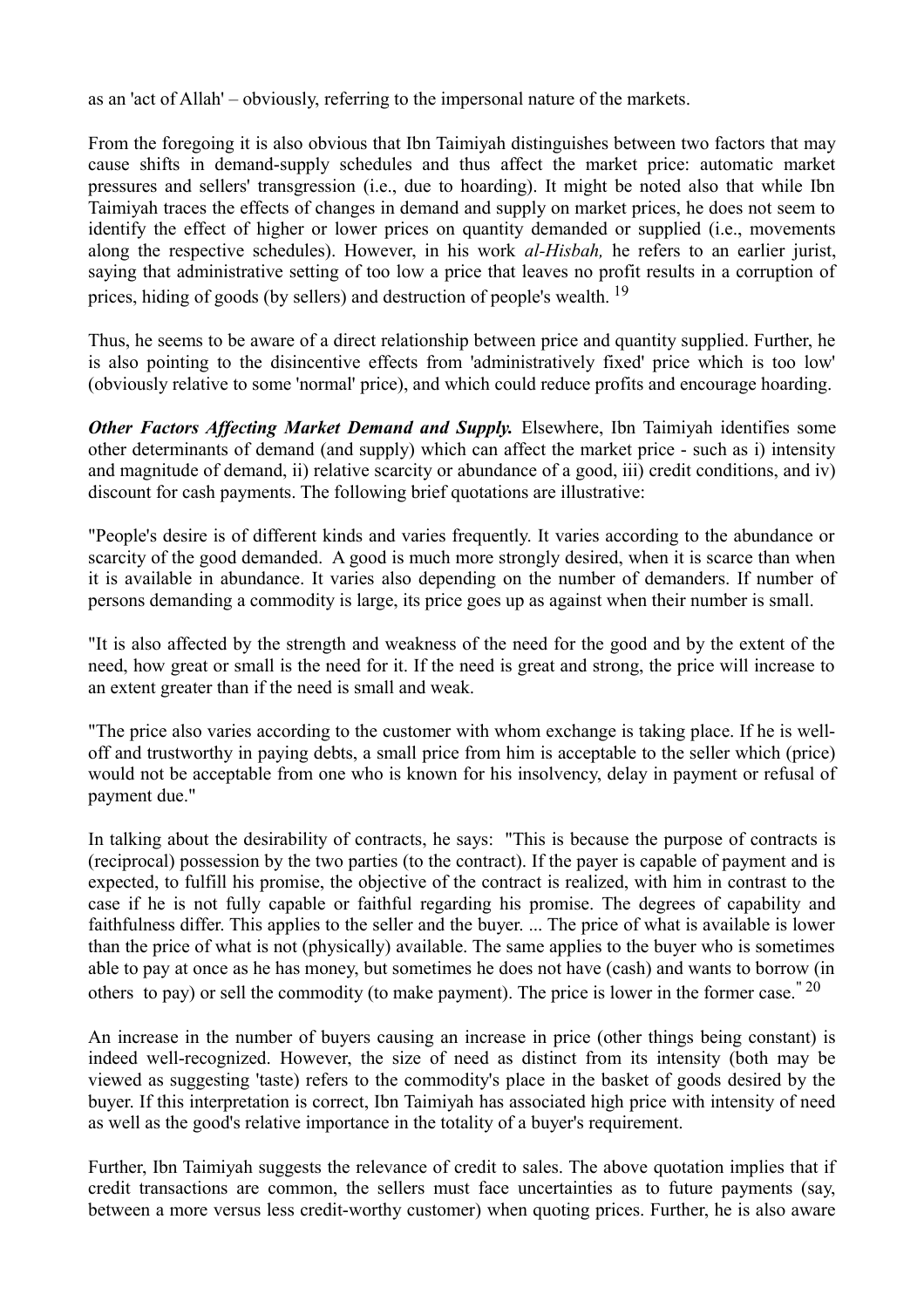that a seller might offer "discounts" for cash transactions. Clearly,

Ibn Taimiyah's arguments not only demonstrate his awareness of the demand-supply forces, but also his concern with incentives, disincentives, uncertainties, and risks involved in market transactions. Both represent significant contributions to economic analysis, especially when one bears in mind the era during which Ibn Taimiyah was writing.

*Competitions and Imperfections in the Market***.** It should be noted here that while Ibn Taimiyah never uses the term 'competition' (a concept that emerged much later in the evolution of economic thought), nor describes the conditions of perfect competition in contemporary jargon, it is clear that his awareness of the 'competitive marker' assumptions is unambiguous. Thus, he writes that to force people to sell objects which are not obligatory to sell, or restrict them from selling a permissible object, are injustice and therefore, unlawful.21 In contemporary terms this clearly refers to full freedom to enter or exit a market. Further, he is critical of collusion among buyers and sellers. <sup>22</sup> Homogeneity and standardization of the product is advocated in his condemnation of adulteration of the product and of fraud and deception in its presentation for sale. <sup>23</sup> He emphasizes knowledge of the markets and the commodity, as the contract of the sale and purchase depends on consent and 'consent requires knowledge and understanding'.<sup>24</sup>

Ibn Taimiyah is against excessive regulation when market forces are free to work resulting into determination of a competitive price. With regard to market imperfections, he recommends that if sellers abstain (through hoarding) from selling their goods except at a higher price than the customary or 'normal' price and people need these goods, then they will be required to sell them at "the price of the equivalent".25 Incidentally, *this* concept is synonymous to what is also described as Just price. Further, if there are elements of monopoly (especially in the markets for food and other necessities), the state must intervene to ensure that monopoly power is restricted.<sup>26</sup>

From the foregoing discussion it is obvious that Ibn Taimiyah had a clear perception of the wellbehaved, orderly markets, in which knowledge, honesty, fairplay, and freedom of choice were the essential ingredients. Thus it is in this contextual background that one must appreciate and evaluate his analysis of the functioning of market and mechanism of pricing.

# Ibn Khaldun<sup>27</sup> on Market and Pricing

From the Muslim scholars who wrote on market and pricing, the last in our scheme of discussion is Ibn Khaldun (1332-1404) who has been mentioned by Schumpeter in two places in his *History of Economic Analysis* though not in context of his economic thought.<sup>28</sup> In his famous work *Muqaddimah*, under the heading "Prices in *Towns",* he divides the goods into necessaries and luxuries. According to him, when a city expands and its population increases, prices of necessaries decrease comparatively and those of luxuries increase. The reason given by him is that the foodstuffs and similar commodities being the necessaries of life get the first and the foremost attention of every man and thus their supply increases: causing prices to fall. On the other hand, the production of luxuries and conveniences does not attract the attention of every one, while their demand increases due to changes in life patterns causing their prices to increase. In this way Ibn Khaldun gives a reasonable account of demand and supply and their effect on prices. He also notes the role of competition among the demanders and increasing cost of supply due to taxation and other kinds of duties in the town.<sup>29</sup>

At other place, Ibn Khaldun describes the effect of increased or decreased supply on prices. He says: "When goods (brought from outside) are few and rare, their prices go up. On the other hand, when the country is near and the road is safe for traveling, there will be many to transport the goods. Thus, they will be found in large quantities and the price will go down."<sup>30</sup>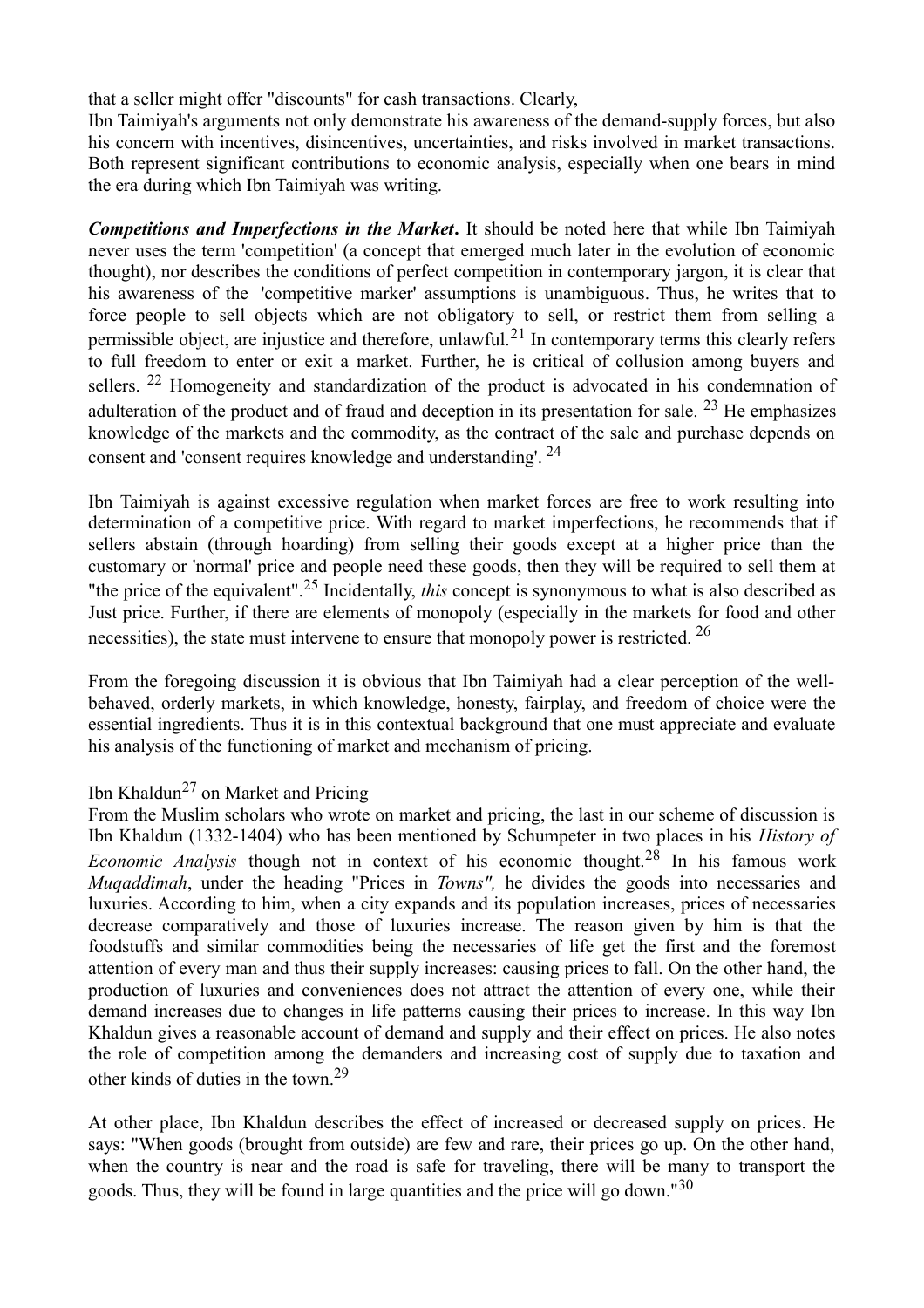The foregoing quotation shows that like Ibn Taimiyah, Ibn Khaldun also considers both demand and supply to be important in determination of prices. Ibn Khaldun then goes on to say that a moderate profit boosts trade, whereas very low profits discourage traders and artisans and very high profits decrease demand.31 Indeed, Ibn Khaldun goes beyond Ibn

Taimiyah in his clear mention of the elements of competition and different costs of supply on which Ibn Taimiyah is not very explicit. After his statement of demand and supply, Ibn Khaldun cites examples of different goods and their supply in different countries and their high or low prices according to their availability. He merely makes these observations but does not prescribe any price control policy. He seems to be more concerned with the facts while Ibn Taimiyah is interested in policy issues. As we have seen, Ibn Taimiyah does not confine his analysis to discussing the effect of increase and decrease in demand and supply on prices, but he opposes fixation of any price as long as market forces work normally. In case of imperfection in the market or injustice on the part of suppliers he recommends price control.<sup>32</sup>

# **Western Thinking on Market and Price Mechanism until Mid-Eighteenth Century**

According to the historians of economic thought, the Greek philosophers, Aristotle and Plato could not present a theory of price formation by the operation of supply-demand mechanism in the market.<sup>33</sup> Almost the same is the case with the famous scholastic thinker St. Thomas Aquinas,  $34$ called the prince of the scholastics,  $35$  whose thought influenced an epoch.  $36$ 

At the beginning of the paper we have noted Schumpeter's remark on the theory of the mechanism of pricing on the part of Western writers. He did not find much worth mentioning before the middle of the eighteenth century. He has also said there that, "The contributions of even the brightest lights, such as Barbon, Petty, Locke, do not amount to much, and vast majority of the Consultant Administrators and Pamphleteers of the seventeenth century were content with the kind of theory they found or could found in Pufendorf."37 It may be noted that Samuel Von Pufendorf (1632-94) was born three hundred years after Ibn Khaldun. We have no access to the works of Pufendorf whom Schumpeter held the leader of so many thinkers. The only reference to his contribution given by Schumpeter is as follows: "Distinguishing value in use and in exchange (or *pretium eminens*), he (Pufendorf) lets the latter be determined by the relative scarcity or abundance of goods and money. Market price then gravitates towards the costs that must normally be incurred in production".<sup>38</sup>

This brief quotation on the substance of Pufendorf's contribution is not sufficient for a critical examination or a comparison with that of Ibn Taimiyah or Ibn Khaldun. To say that value in exchange or price is determined by the relative scarcity or abundance of goods and money is more related to a quantity theory of money than the theory of the mechanism of pricing. And perhaps, that is what Schumpeter also meant, because Barbon,  $39$  Petty,  $40$  and Locke<sup>41</sup> whom he mentioned in this connection were more concerned about the effect of money supply on prices than anything else. Credit for discovery of the quantity of money is generally given to a French jurist Jean Bodin (1530-96) who developed it in 1568 in a "Reply to Paradoxes or M. Maletroit". <sup>42</sup> Although implied in this theory is the application of demand and supply analysis of money, it is a different subject.

Apart from Jean Bodin, Pufendorf, Barbon, Petty and Locke, there are other Western writers before the mid eighteenth century, who used the analysis of demand and supply to explain changes in price. Schumpeter does not mention them in connection of pricing mechanism but Barry Gordon, in his book *Economic Analysis before Adam Smith* mentions John Nider (1380-1438), Navarrus (1493- 1586), Luis Molina (1536-1600) and Lessius (1554-1632) and gives a brief account of each. Stating Nider's view he says, "Moreover, by as much as a great number of men have need of a commodity and desire to possess it, whereas the available supply of it is less, by so much it is more likely to be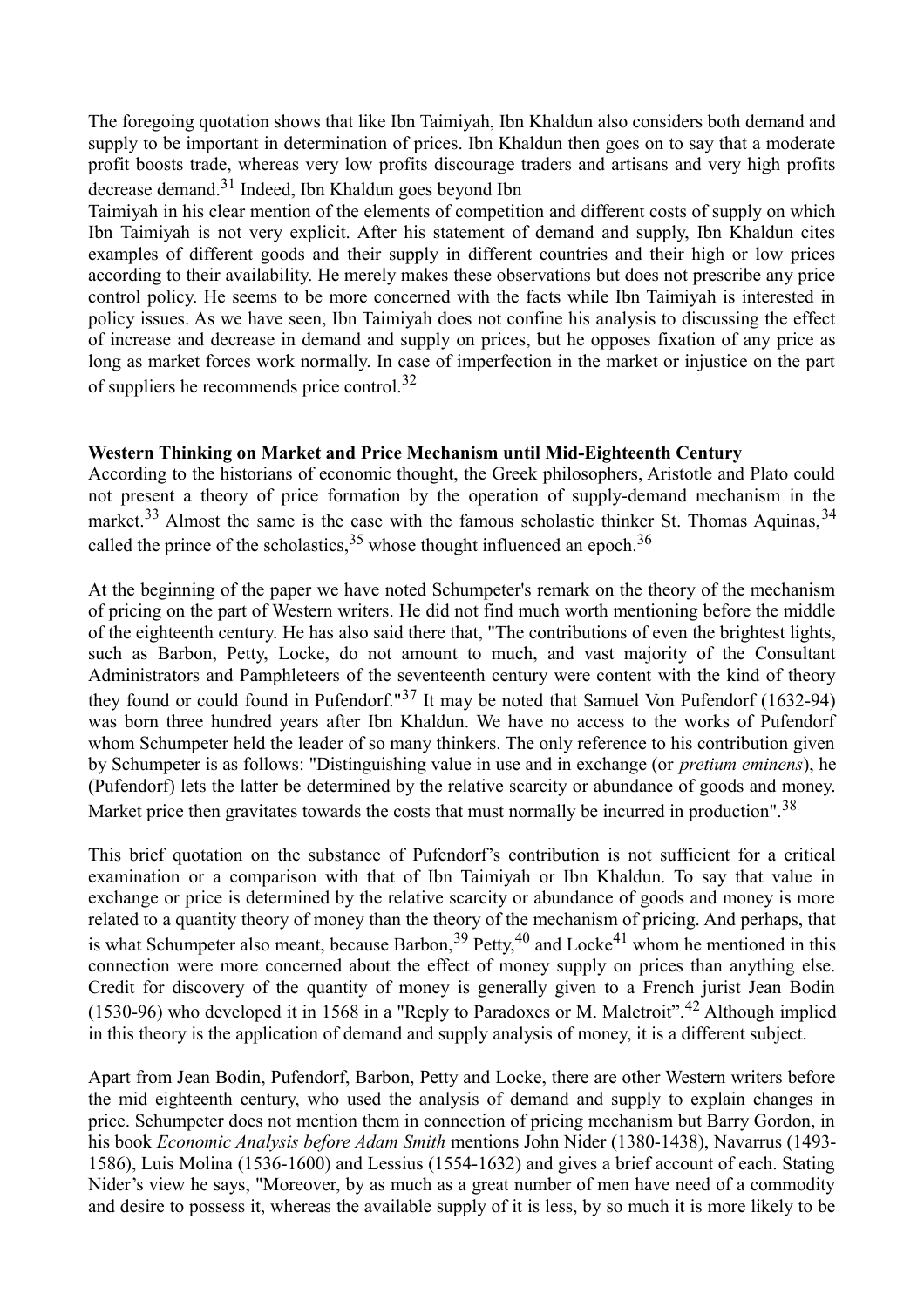estimated and sold at a higher price."<sup>43</sup> Gordon writes about Navarrus that "He was an opponent of a system of stationary price fixation arguing that when the goods were abundant, it was quite unnecessary and that when they were scarce, the system might do the welfare of the community more harm than good **...** A new emphasis was lent to the operation of supply determinants and the idea of 'a market' was bought into sharper focus."44 According to Gordon, Molina explained, "If, for example, goods are supplied at retail in small quantities, they will command a higher unit price than in bulk. He is the first among Scholastics to use the word competition."45 He spoke about "natural prices" as the price which is formed by the market forces. No private monopoly or prices fixing should interfere with the market.<sup>46</sup> And about the Belgian Jesuit, Lessius, Gordon writes, "Not only variation in supply conditions, but a wide range of other forces, quite properly, influence the making of prices. Among the factors he lists as relevant are following: "**...** the goods themselves, and their abundance or scarcity; the need for them and their usefulness; the sellers and their labour, expenses, risk suffered in obtaining the goods in transporting and storing them; the consumers, and whether there are few or many, and whether money is plentiful or scarce.<sup> $347$ </sup>

#### **Conclusion**

From the survey of available Western literature on the history of economic thought, it appears that these writers seldom pay attention to the contribution of scholars from the other regions on different economic issues, as if they have nothing to offer on the subject.

However, from the foregoing discussion it is obvious that considerable ideas on market and pricing mechanism existed long before the mid-eighteenth century. In fact the views of writers cited in this paper show that they had a clear notion of the working of the market and were trying to grapple with other related issues also. This warrants reconsideration of Schumpeter's statement about the mechanism of pricing quoted at the beginning of this paper. Especially, the contribution of the East, Middle East, Far East and other regions to economic thought has to be rehabilitated in the science of economics for the sake of doctrinal continuity as well as objectivity.

It is interesting to note that all the Western writers noted above came after the scholars of the West Asia, whose majority belonged to the period referred by Schumpeter as the "great gap", during which nothing of relevance to economics was written.<sup>48</sup> Again a controversial thesis of Schumpeter's *History of economic analysis,* which needs to be reviewed.

## **Endnotes**

1. Schumpeter. A.J., *History of* Economic *Analysis.* London: George Allen and

Unwin. 1972. p. 305.

2. Ibid. p. 87; Whittaker, Edmund, *Schools and Streams of Economic Thought,*

Chicago: Rand Mc. Nally & Co. 1961. p. 16; Gordon, Barry. *Economic Analysis*

3. Abu Yusuf, the chief justice in the court of caliph Harun al-Rashid, wrote the first book on taxation system of Islam, entitled *Kitab al-Kharaj.* It was written at the request of the caliph to be used by him as manual on taxation.

4. Abu Yusuf, *Kitab al-Kharaj,* Beirut: Dar al-Ma'rifah. 1979. p. 48.

6. Abu Hamid al-Ghazali an eleventh century 'Arab scholar, born in Tus in 1058 and died there in the year 1111 AD, among his several writings one widely recognized as the most significant is his (four-volume *Ihya' Ulum al-Din* (The Revival of Religious Sciences). Scholastics generally accepted his views. (Meyers. Eugene A., *Arabic Thought and the Western World.* New York. World Frederick Ungar Publishing Co. 1964. pp. 39-40).

7. Al-Ghazali. Abu Hamid, *Ihya' Ulum al-Din*, Beirut: Dar al-Nadwah. n.d., vol. 3. p. 227.

8. Ibid.

9. Ibid. vol. 2. p. 75, 78, 79.

10. Ibid. vol. 3. p. 227.

11. Ibid. p. 87.

12. Ibid. vol. 2. p. 80.

13. Ibid. p. 73.

*Before Adam Smith.* London: The Macmillan. 1975. p. 154.

<sup>5.</sup> Ibid.